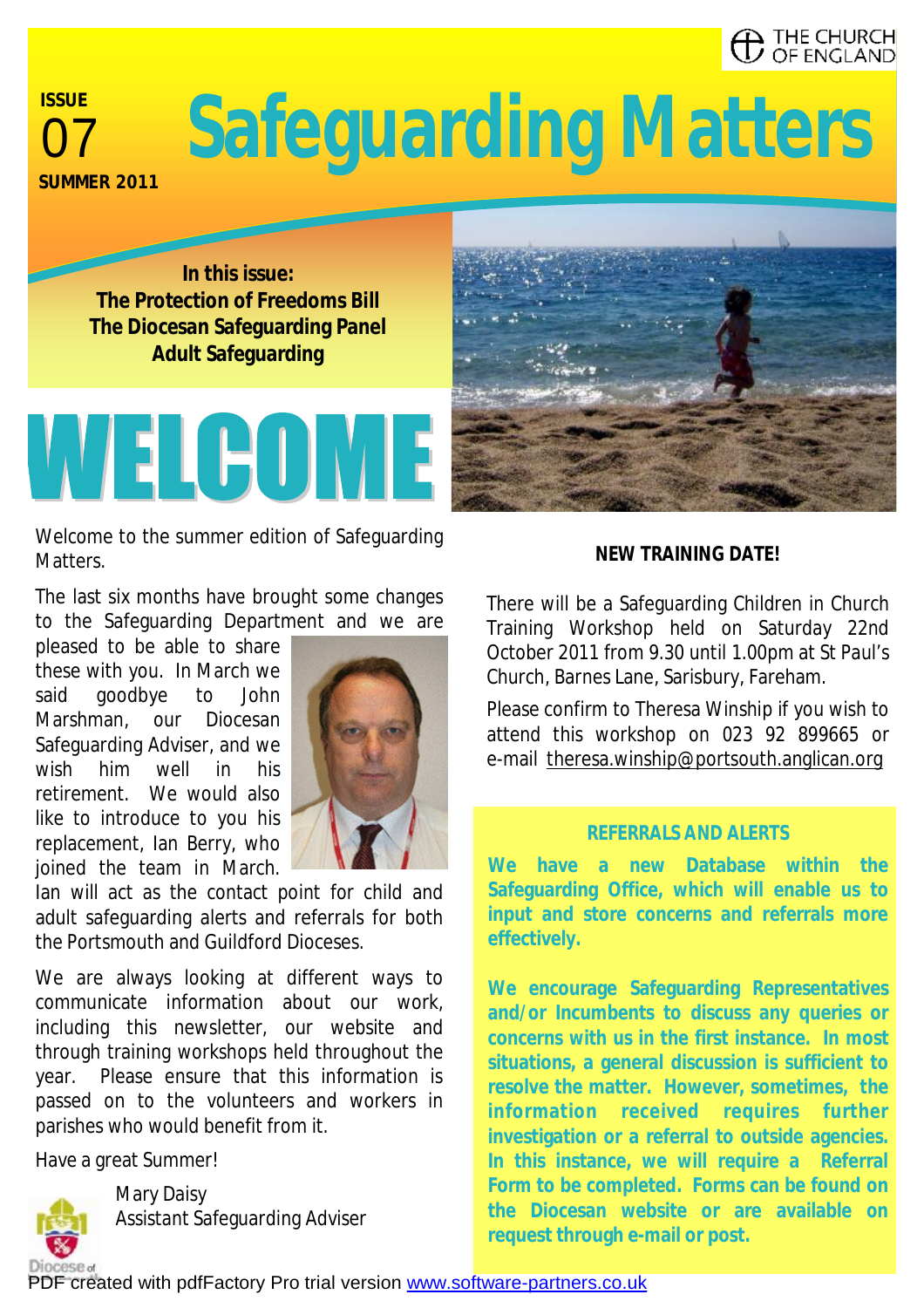### **THE PROTECTION OF FREEDOMS BILL**

In February of this year the government published the Protection of Freedoms Bill, which will bring many changes to the current CRB process and Vetting and Barring Scheme. We report below on the scope of the proposed changes.

One of the key messages coming out of the reports that fed into the Bill is that safeguarding should not be managed on a national level, but on a local level, with the onus to be put back on the employer, and this includes parishes.

CRB checks will remain a key part of the safeguarding plan, however, there are proposed changes to the way that this is currently being undertaken, including scrapping the registration scheme. 'Regulated activity' is to remain, although it has been reduced in scope, with estimates suggesting that the numbers eligible for a CRB check will drop from around 9 million to nearer 5 million.

The legal duty to refer conduct to the ISA will stay with no change. This duty is set out in law and it will remain a criminal offence if a regulated activity provider (such as a parish) fails to refer conduct to the ISA when the duty is triggered. (This should always be done in liaison with the Diocesan Safeguarding Office).



There is still a long way to go before the Bill becomes law, (the date for the Royal Assent has already been set back to May 2012). As such significant changes have been proposed, it is unlikely that this Bill will be in force before summer 2012.

In the meantime, we are encouraging all parishes to ensure that they start preparing by developing safer recruitment

strategies and training, as the responsibility is going to be far more on them to make sound and safe recruitment decisions about the suitability or unsuitability of those joining their workforce. This includes using application forms, gaining references, having an interview, ensuring there is a probationary period in place and providing good support and supervision. It is also important that

all Safeguarding Representatives, and those who work regularly with children or vulnerable adults attend Diocesan Safeguarding training in order that they keep upto-date with the latest developments, and they know how to respond well to people who have been harmed or are reporting harm.



#### **CRB APPLICATION FORM IMPORTANT INFORMATION!**

Please **DO NOT** fill in Section Y. To ensure that forms are not rejected it is **essential** that only the Diocesan Countersignatories sign within this box. Evidence checkers should not sign the form as it will lead to a delay in processing the application.

**More tips for filling in the CRB application form can be found on the CRB website at <http://www.homeoffice.gov.uk/agencies-public-bodies/crb/publications/guidance/>**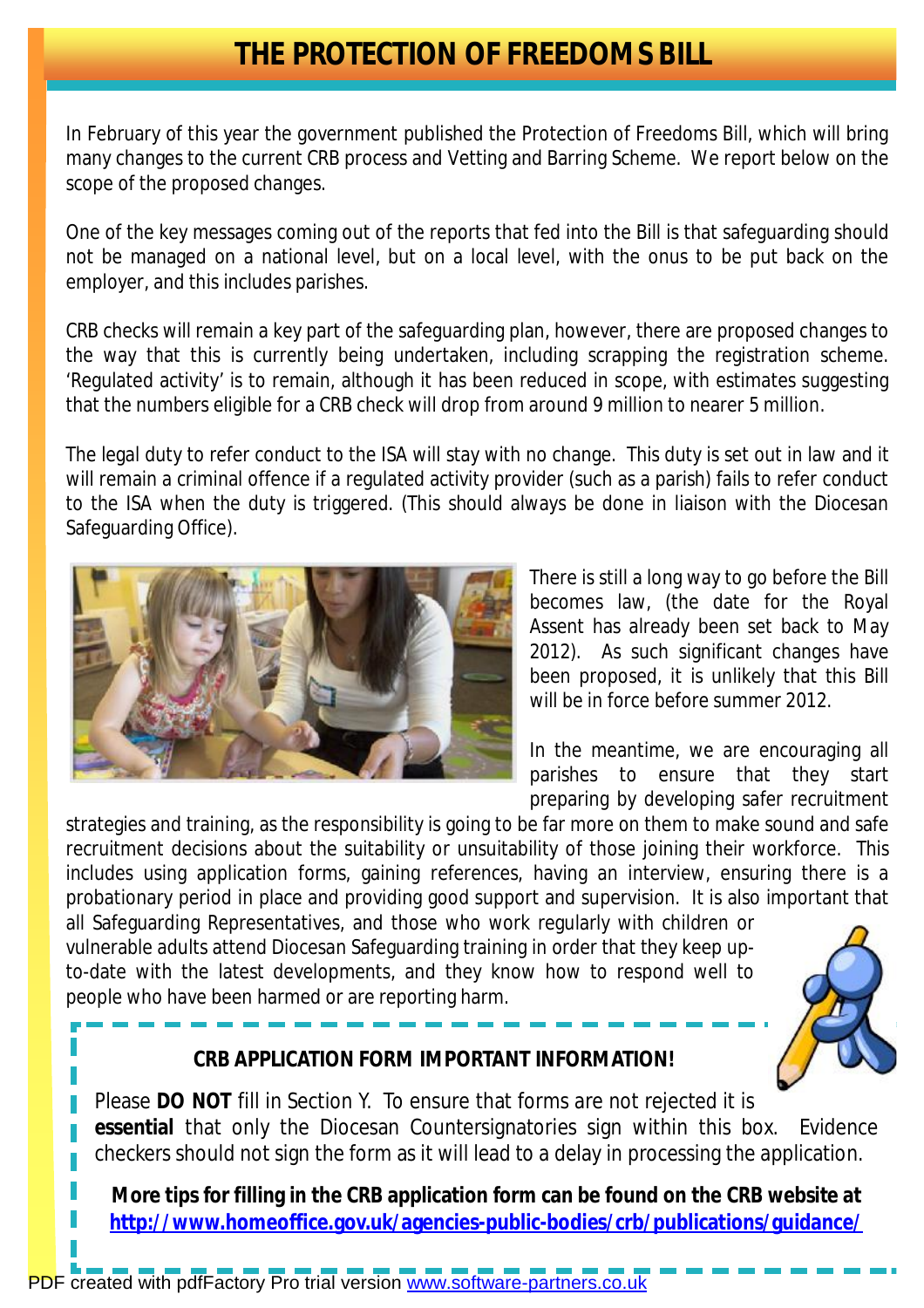### **DIOCESAN SAFEGUARDING PANEL**



Whilst the Diocesan Safeguarding Advisers are specifically responsible for safeguarding children and vulnerable adults throughout the Diocese, a multi-disciplinary approach to this work is essential, and the Portsmouth Diocesan Safeguarding Panel was created in 2005 in order to support this strategy.

The Safeguarding Panel currently consists of nine members, including the Bishop's Chaplain, the Safeguarding Advisers, and representatives from relevant disciplines across Hampshire, including the Police, Probation and local Adult/Children Services. The Panel's main aim is to oversee the effectiveness of the safeguarding arrangements for children and vulnerable adults in the Portsmouth Diocese and is accountable to the Bishop, who carries the ultimate responsibility for Safeguarding within the Diocese.

The Panel meets quarterly, and the content of the agenda will vary from meeting to meeting, however a summary of the main issues for discussion are below:

- ⇒ Reports of current safeguarding alerts and referrals
- ⇒ Review of Diocesan policy and procedures, including training and development
- $\Rightarrow$  To consider specific cases where the Safeguarding Adviser requires the Panel's advice
- ⇒ To act as an Appeal Panel for other Dioceses as necessary

For more information about the Diocesan Safeguarding Panel, please contact Ian Berry or Mary Daisy, or refer to the Diocesan website.

## **PARISH POLICY STATEMENTS**

Some parishes may have received a letter recently from the Bishop's office chasing them for their policy statements. It is our policy to provide details to Bishopsgrove of those parishes who we have not received a Parish Policy Statement from for at least two years.

It is important that we receive these forms annually, as we can then keep our records up-to-date as to who the Safeguarding Representatives are within each parish. This prevents us sending out correspondence to individuals who may not be undertaking the role any more.

It is also the legal responsibility of each PCC to fulfil their duty of care towards children and vulnerable adults during worship and in all church sponsored activities and events, and we recommend that the Safeguarding Representative gives a brief overview to all PCC members at least once a year about safeguarding issues. At this meeting, the Policy Statement should be signed, one copy placed on the church notice-board and another copy sent to the Safeguarding Office at Peninsular House.

PDF created with pdfFactory Pro trial version [www.software-partners.co.uk](http://www.software-partners.co.uk)